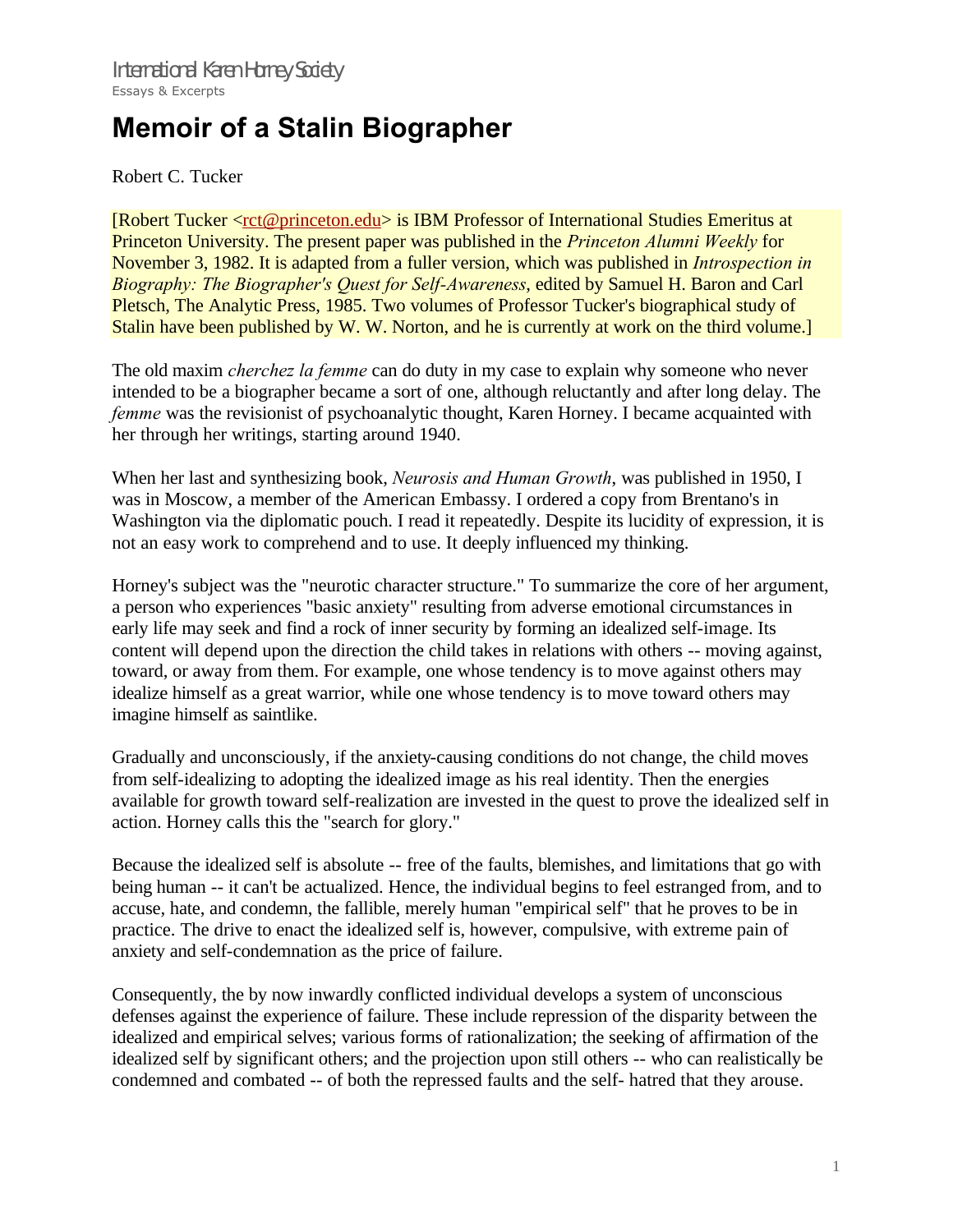Repressed self-hatred is then experienced as hatred of others. The particular others on whom it is projected are likely to be those who have incurred the neurotic person's vindictive animosity by somehow failing to affirm him as the idealized self that he mistakenly takes himself to be. A "need for vindictive triumph" is, therefore, a regular ingredient, according to Horney, of the search for glory, especially in those who have a tendency to move against others in a drive toward mastery.

When I was reading and rereading this book, my work consisted in directing a translation bureau operated cooperatively by the British, American, and Canadian embassies. It produced a daily bulletin of complete or condensed translations into English of articles selected by me from eight Soviet daily papers, and separate translations of articles selected from periodicals ranging from the Central Committee's monthly *Kommunist* to Soviet journals on history, law, philosophy and the arts. Because my Russian wife, Eugenia, whom I had married in 1946, was not given an exit visa to enable her to accompany me back home, I was, so to speak, serving an indefinite sentence in Moscow.

The Cold War was raging fiercely then. It received domestic as well as foreign coverage in the Soviet press. There was even a play running in Moscow theaters entitled *The Mad Haberdasher*, whose thinly disguised villain was a Hitler-like younger Harry Truman; the highly favorable press reviews of it were vintage Cold War material. But if hatred of enemies was one pervasive press theme, love was another: love of Soviet citizens and all people of good will abroad for the Soviet regime as personified by Stalin.

What would one day be called the "cult of personality," with Stalin as the centerpiece, was at its zenith. Unlike Orwell's Big Brother, Stalin really existed. But he was a recluse and hardly ever appeared in public save for the parades in Red Square twice a year, May Day and November 7. Nevertheless, a heroic portrait of him, usually in generalissimo's uniform, appeared almost daily on the front pages of Soviet newspapers, and in a myriad other ways he symbolically figured in Soviet public life as an object of reverential tribute.

Two years earlier, in 1949, the cult of Stalin had reached a climax in the celebration of his 70th birthday. This amounted to what can only be described as his virtual deification. Long in advance, the press and radio prepared for the event with a mass of materials on his greatness as a revolutionary and as a statesman of world-historic stature. Plays were staged about heroic episodes from his early life in Georgia. Reports filled the papers on presents coming in from all over Russia and distant countries, and afterwards a special "Museum of Presents to I. V. Stalin" was created to put these gifts on display.

On the great day itself, December 21, Politburo members and others contributed laudatory articles to *Pravda*, and there was an evening meeting in the Bolshoi Theater to mark the occasion. To keep the memory of all this alive, *Pravda* carried, every day for over a year, under the headline "The Stream of Greetings," long lists in fine print of the names of organizations that had sent birthday congratulations to Comrade Stalin.

One Saturday afternoon in 1951 I had been browsing in the Academy of Sciences bookstore and was walking down Gorky Street toward the U.S. Embassy on Mokhovaya. In full view below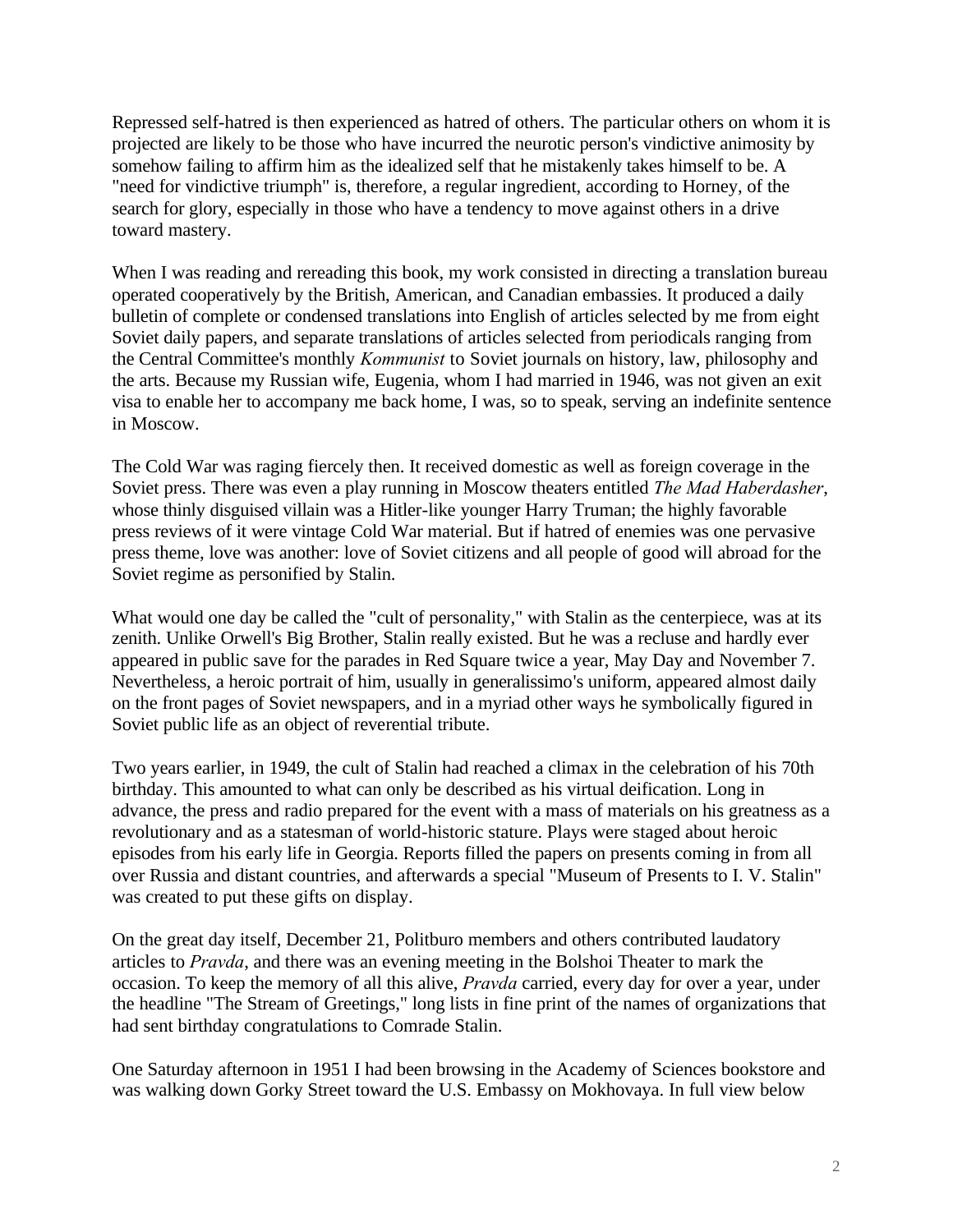was Red Square and, off to its right, the Kremlin. It may have crossed my mind that Stalin was at work there. Suddenly the thought occurred to me: What if the idealized image of Stalin appearing day by day in the party-controlled, party-supervised Soviet press was *an idealized self in Horney's sense?*

If so, Stalin must be a neurotic personality as portrayed in her book, except that he possessed an unprecedented plenitude of political power. In that case, his personality cult must reflect his own monstrously inflated vision of himself as the greatest genius of Russian and world history. It must be an institutionalization of his neurotic character structure.

So this Kremlin recluse, this ruler who was so reticent about himself, must be spilling out his innermost thoughts about himself in millions of newspapers and journals published in Russia. He must be the most self-revealed disturbed person of all time. To find out what was most important about him there would be no need to get him onto a couch; one could do it by reading *Pravda*, while rereading Horney! I began to do just that, and in the process grew more convinced of my hypothesis.

At that time, the members of the small colony of Westerners living in Moscow attached no serious importance to the adulatory publicity surrounding Stalin. Everyone knew that a personality cult existed and accounted for a big share of material in the Soviet press, and everyone assumed that this press was regime-managed, regime-censored, and regime-controlled, down to the minutiae that were pondered for potential insight into Soviet policy. But these two facts were not seen as meaningfully related, partly because the regime was not understood to be a personal one.

Statesmen who negotiated in Moscow, such as General Marshall in 1947 and a very few others, sensed that Stalin's word was final on foreign political issues, but this was interpreted as signifying that he was the ultimate spokesman of a Politburo consensus, and not necessarily a controlling figure in creating the consensus. Ambassador Walter Bedell Smith, for example, in *My Three Years in Moscow* opined that Stalin should be seen as a chairman of the Politburo board; and in taking this view he was certainly relying upon advice from Embassy officers and Russian specialists in the U.S. government.

What, you may be asking yourself, did we foreigners in Moscow suppose was Stalin's attitude toward his cult? I believe the general view was that he simply tolerated it as a pragmatic political device for providing a father symbol ("father and teacher of the peoples" was a phrase regularly applied to him in cult articles) for a population that historically personalized authoritarian rule in a *tsar batiushka* (father Tsar). Very likely one reason why knowledgeable observers took such a view was that he himself had given the cue for it in an interview with the German writer Lion Feuchtwanger, who duly recorded the comment in his *Moscow 1937*. It appeared from Feuchtwanger's account that an indifferent and even somewhat bemused Stalin felt he had to make a concession to his backward people's persisting need for a ruler cult as a personalization of Russia's present regime.

Not surprisingly, my novel hypothesis found little favor with the few acquaintances in the Anglo-American colony in Moscow to whom I confided it. They dismissed it as improbable, or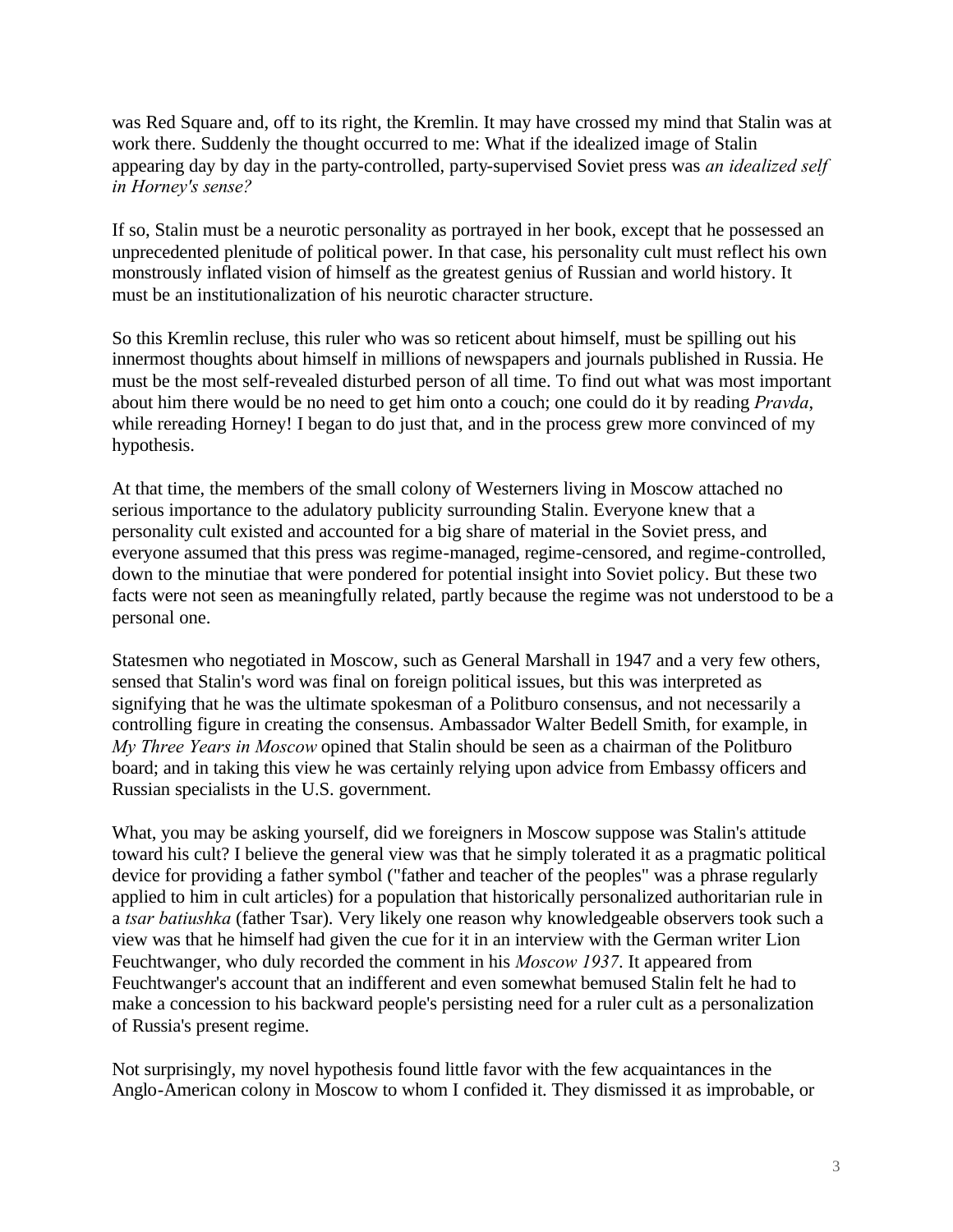they pooh- poohed it with comments like: "Stalin doesn't give a hoot for the cult; he simply countenances it as a useful propaganda tool in Soviet domestic affairs." After a few such exchanges, I gave up propagating my idea -- but I didn't give up the idea.

In the summer of 1952 I flew home for a short leave. While in the United States, I was asked by the State Department to consult with Russian specialists at the Voice of America, which then had headquarters in New York. There I met with Bertram D. Wolfe, who was then growing famous as the author of *Three Who Made a Revolution* and was serving as a part-time consultant with the Voice.

During my visit, Wolfe told me about an unknown man who had contacted the State Department and suggested that much of Russia's enigmatic behavior in the Cold War might become explicable if one took account of the possibility that Stalin was paranoid. "The Department didn't know how to get rid of him and sent him to me," Wolfe said with a wry smile, "and I got rid of him." Not knowing much about paranoia but realizing that the unknown man and I were on the same general intellectual wavelength, I felt leaden inside. From the point of view of people like Wolfe, not to mention the Department of State, that man and I were crackpots.

Back in Moscow in late 1952 and the fear-filled early months of 1953, when the Soviet press was printing ominous stories about Jewish "doctor-murderers" who were alleged to have conspired with the Anglo-American intelligence services and the Jewish Joint Distribution Committee to shorten the lives of Soviet leaders, I was coming to the conclusion that if Stalin, then in his 70s, were to die, all sorts of changes might occur rather suddenly in the Soviet regime's conduct. If it were acting out a neurotic personality's needs in politics, it would no longer be under compulsion to do so once he was dead.

Theoretically, some other individual of like character could take over dictatorial power and pursue the same sort of politics. But it was unlikely that a highly neurotic Stalin would tolerate the presence of an individual of his own psychological makeup in his entourage; he would, rather, surround himself with steady, pliable, unthreatening types unafflicted by compulsions like his own. Change would come if Stalin were to die. Maybe the regime would call off the terroristic new purge that was apparently in the making with preparations for the trial of the "doctor-murderers."

Then, in other small ways, the Soviet government would stop acting against its own interests (one of Karen Horney's observations was that every neurotic tends to act in ways contrary to his own best interests). For example, at the outset of 1953 the Soviet government was pressuring the U.S. and British governments to move their Moscow embassies some distance away from their longstanding locations on either side of the Kremlin. Why was this happening? Might it be that a Stalin neurotically enraged against the Anglo-Americans wanted the embassies moved out of sight from his Kremlin workplace, whence their flags could be seen flying on special occasions like the Fourth of July?

In addition, the psychological hypothesis seemed relevant to a situation close to me personally: my wife's lack of an exit visa. It had never been easy for foreign governments to secure Soviet permission for Russian wives of their nationals to leave. But, however grudgingly, a handful of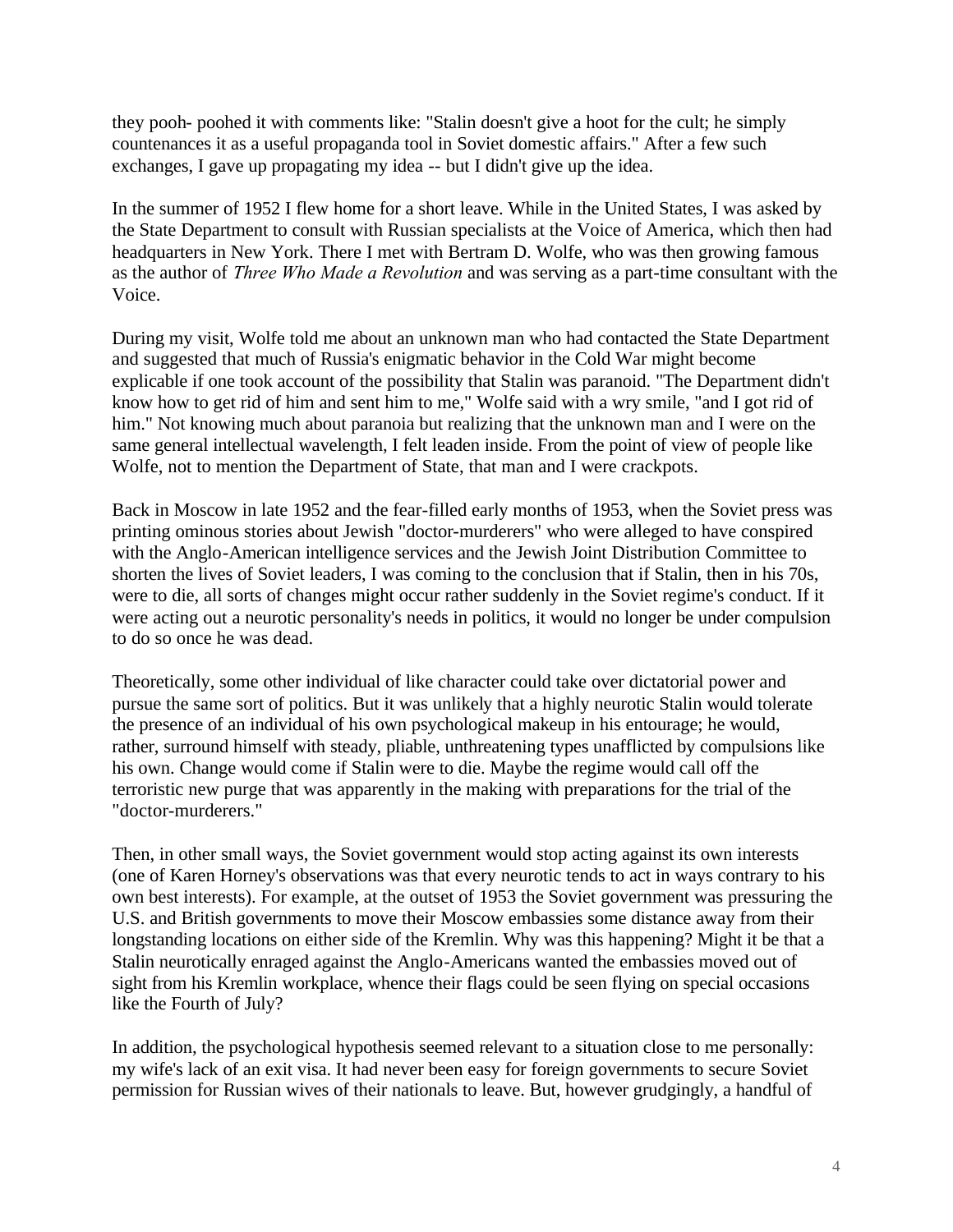visas would be issued about once a year. The last time that happened was in early 1946, shortly before our marriage. Then in 1947 the official legal gazette published a governmental decree saying simply: "To prohibit marriages between Soviet citizens and foreigners." After that, Russians who had married before the decree's passage were denied exit visas, although the antimarriage law was not explicitly retroactive.

Numerous high-placed foreigners had interceded with the Soviet government on behalf of the few women married to foreign nationals, but to no avail. When a foreign ambassador took up the matter with Foreign Minister Vyshinsky, the latter would get red in the face and declare that his government considered it a closed question. At that time, there were six Americans in Moscow with Russian wives (two embassy employees and four press correspondents). It was clearly contrary to the Soviet government's best interests to allow such a trivial matter to fester in relations with our own and other foreign governments. Why was this happening?

A Horneyan explanation occurred to me. If the public cult of Stalin was an institutionalization of a neurotically idealized self, then given the fact that he was ruler of the Soviet Union, the idealizing must extend to his realm, save insofar as evil, conspiring enemies sought to spoil the picture. Logically, then, any criticism, any demeaning of the Soviet state over which the idealized Stalin presided, would, by implication, be a demeaning of him as the all-wise, allbeneficent genius-leader that he took himself to be. The Soviet press provided a daily image of the Soviet realm that fit with this interpretation: it idealized life in Stalin's Russia, except insofar as enemies tried to harm the state and society.

What, then, would have been the aging, ever more severely neurotic Stalin's response to a statement by his foreign minister in, say, 1947 that the ministry was prepared to issue exit visas to some Soviet women married to foreigners? He would have reasoned that their willingness to go live abroad was an implicit derogation of his state, and this would have made him so furious that he would have rejected the proposed issuance of visas and added: "There must be a law against these marriages!"

If that was how the law came into being and why the authorities refused even to discuss the question with foreign envoys, Stalin's death might open the way for our departure. One night when my wife and I went out for a walk, I explained this line of thought and said: "If Stalin dies, I bet they'll let you go." Even she was discouraging. "Georgians are long-lived," she said. "He'll probably outlive you and me."

On March 4, 1953, I arrived at the translation service's offices at the normal time. The Soviet newspapers were late that morning -- usually a sign of an especially important item coming up. I thought it would be an announcement that the trial of the "doctor-murderers" had begun. Just then I met an American woman who was one of our typists. Ashen-faced, she said that she had heard a statement on Moscow radio that something was the matter with Stalin.

A few minutes later the papers came. A front-page announcement said, "Comrade Stalin is gravely ill" and gave details about the stroke he had suffered. This of course meant that Stalin was dead or as good as dead, and the thought crossed my mind that some person or persons high in the regime who felt threatened by the impending new purge for which the doctor's trial would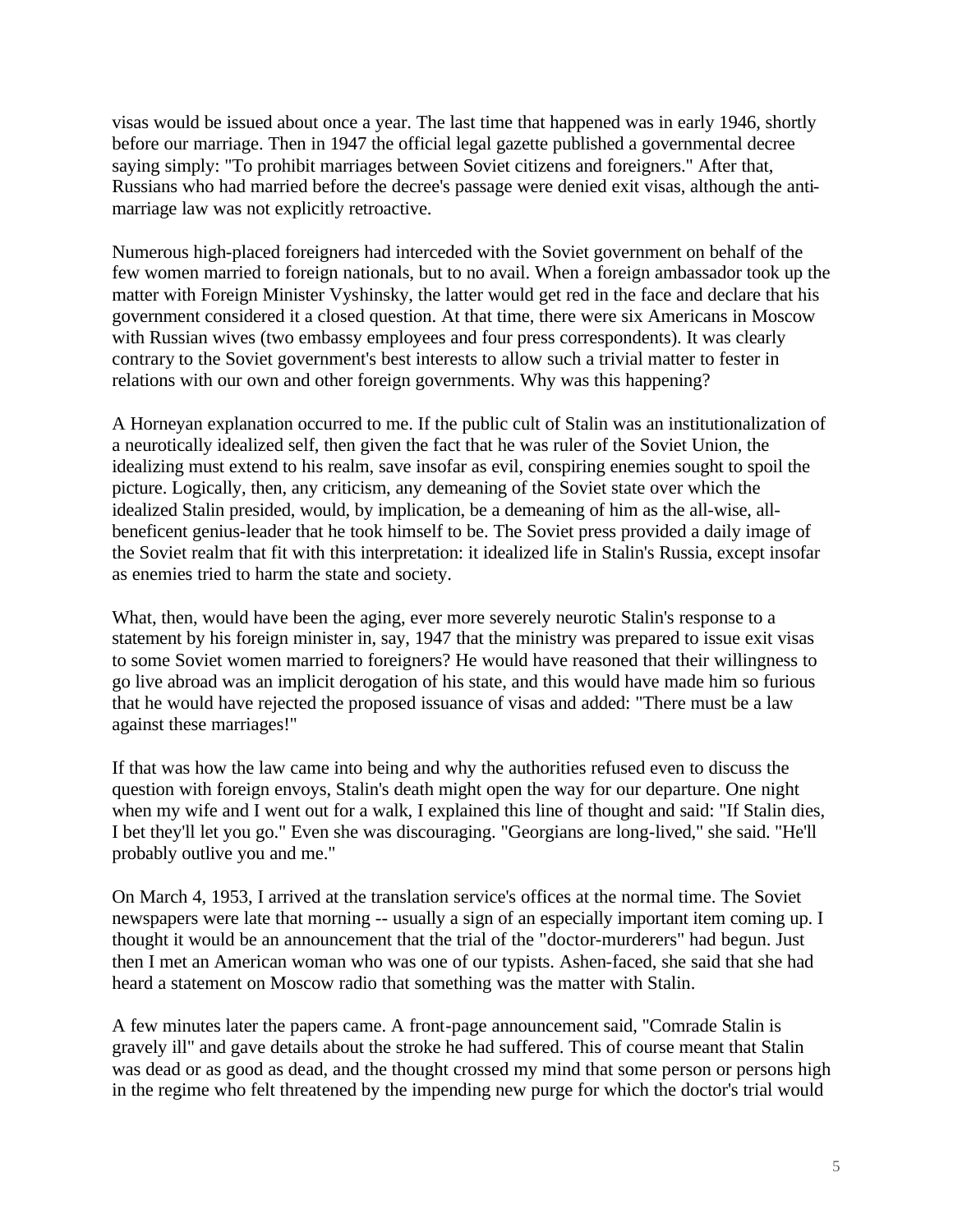be the signal might have acted to shorten Stalin's life so as to prevent the trial from starting and the purge from taking place.

But what I mainly want to record is that never in my life, before or since, have I experienced such intense elation as I did at that moment. It was compounded of joy that one of history's awful evildoers was meeting his end, hope that this might mean early release of my wife and hence of me from a stay in Russia that had now lengthened into nearly nine years, and excitement that my hypothesis was going to be tested. Would Russia after Stalin change in the ways that I expected? It did not take long for the answer to come, and it was affirmative.

For about two weeks, Russia's public life focused on the ceremonial send-off. There was a final burst of the Stalin cult in the press encomia. He was praised in the three funeral speeches which were broadcast over the radio, but it was notable that only Molotov sounded brokenhearted; Malenkov sounded calm and collected, and Beria was briskly upbeat. Once the eave-taking ended, a subtle but deep change came over Soviet public life. The terror-tinged atmosphere of the first months of the year evaporated like mist in the morning sun.

The threatened purge never took place. The Ministry of Internal Affairs, now again under Beria (who had not been in direct charge of it during the last period of Stalin's life) issued a sensational lengthy public statement in mid-April denouncing the Doctors' affair as a frame-up (it did not say by whom) and revealing that "inadmissible methods" (meaning torture) had been used to ex tract from the hapless doctor-victims confessions of guilt for non-existent crimes; not all of them, it said, had survived the ordeal. In conclusion, the statement assured Soviet citizens that now they could live and work in security. This was a thinly veiled reference to the general insecurity of only two months earlier.

It took no Kremlinological expertise for politically literate citizens to grasp the implicit indictment of Stalin. By then his name was hardly to be seen in the Soviet press; the Stalin cult was a thing of the past. The spring of 1953 in Moscow reminded me of the spring of 1945, when victory, peace, and hope for the future came to Russia all at once. Ilya Ehrenburg captured the spirit of that time in his novel, *The Thaw*.

The change was felt no less quickly in foreign relations. The American and British embassies were informed that there was no necessity of their moving to new locations. Steps began to be taken toward winding down the Cold War, notably by reviving talks that soon led to an armistice in Korea on terms that the Communist side had stubbornly rejected while Stalin lived. In May Charles Bohlen arrived in Moscow to take up the post of American ambassador.

It was decided to raise the question of the Russian wives of Americans as a test of the new atmosphere. Molotov now headed the Foreign Ministry. Instead of angrily refusing to consider the question when Bohlen raised it, he calmly said that he would look into it. Three weeks later, visas that had been denied for seven years were granted, and before June was out my wife and I were on our way West. Later in 1953, the anti-marriage law of 1947 was repealed in a governmental decree as laconic as the earlier one.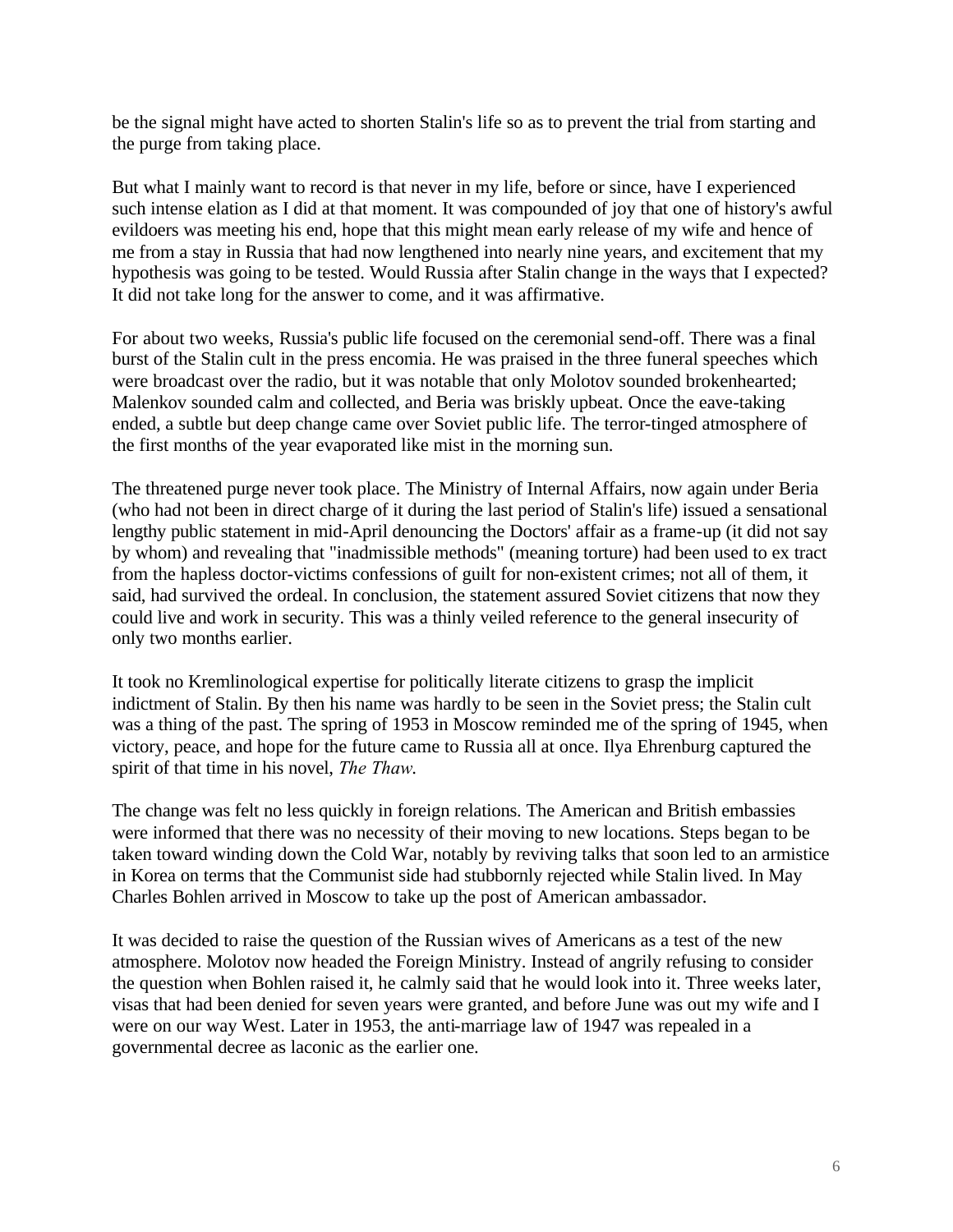Back in the United States after an interim assignment in Paris, I took a job with the Social Science Division of the RAND Corporation while working at night to complete an interrupted philosophy doctorate with a dissertation on Marx and German philosophy. RAND wanted me to write interpretive studies of Soviet internal and external policy after Stalin. To clarify what was new in Soviet policy after Stalin, I had to go into his influence on earlier policies, and this inevitably led me into psychological analysis.

The Social Science Division under Hans Speier was generally supportive so long as I devoted primary attention to developments *after* Stalin, and I wrote a few studies, subsequently published in scholarly journals, which touched on my psychological interpretation in the course of seeking to explain post-Stalin policies. But the thesis that a really profound change had occurred with Stalin's death *because* of the psychological factor at work in the politics pursued while he lived met with resistance. I was advised not to focus on history.

Besides, it was asked, what had really changed? There was of course the armistice in Korea and, in 1955, the Austrian peace treaty that Stalin had withheld, and some other smaller steps. But might not all this be explained by pressures on the Soviet regime? Or, might it not be simply "tactical," the politics of a younger, more "flexible" Soviet political leadership?

Now I was experiencing the problem of historical evidence, arising out of the fact that whatever happens in history is subject to differing interpretations, depending on one's underlying assumptions. From my psychological point of view, a small political act like the release of the wives was highly significant, apart from the meaning it had for the few persons immediately affected. Like little changes in a person, it manifested change in the character of the actor -- in this case the Soviet regime.

Minds trained in the political and social sciences didn't seem to see it so. Their tendency, rather, was to reason that small changes in regime behavior had best be thought of as having small causes, whereas big changes would call for large causes. I disagreed, but not persuasively except to a few friends who found my reasoning plausible albeit undemonstrable. Without know it, I was on my way to becoming a historian of the Stalin era. The idea of becoming a biographer, however, was still remote. I simply wanted to produce a study of a totalitarian dictatorship that would disclose the personality of the dictator as a motor force of the regime's politics.

Another great evidential problem confronted me. What evidence did I have that Stalin was really a neurotic personality? We knew so little of the man himself. When he appeared in public, he had seemed modest, unassuming, oblivious of his own personality. To read his psychological makeup through the public Stalin w as, to say the least, questionable, because the evidential value of this material turned on its meaning to him, and that we didn't know.

Then came something unexpected -- a windfall in the form of Nikita Khrushchev's secret report about Stalin to the  $20<sup>th</sup>$  Party Congress, a copy of which came into American hands and was published in the *New York Times* on June 5, 1956. In this lengthy document, most significantly called "On the Cult of Personality and it Consequences," a one-time admiring protégé, who had become one of the dictator's lieutenants and observed him at close hand from the late 1930s to his death, offered abundant first-hand testimony that Stalin was a man of colossal grandiosity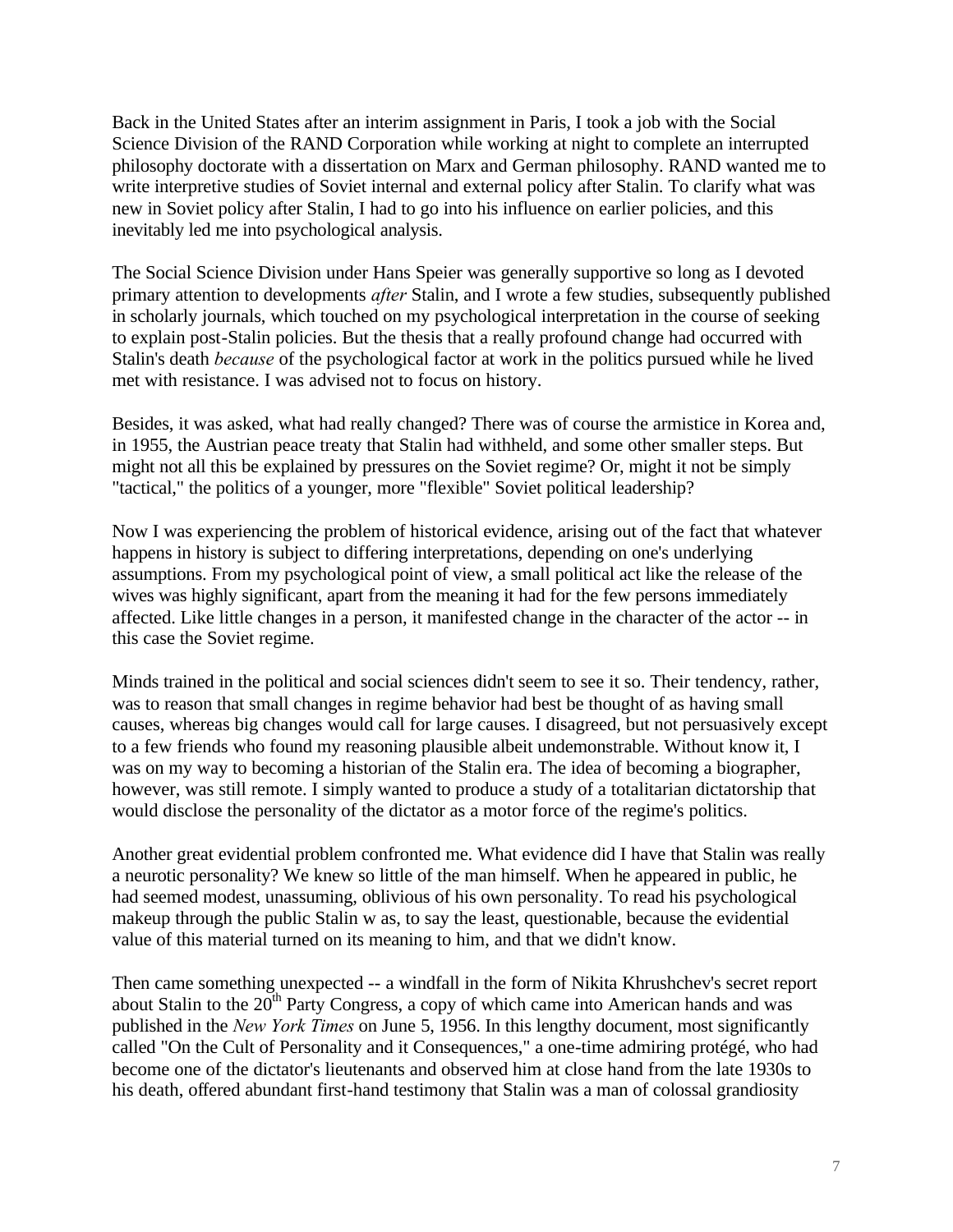along with profound insecurity that caused him to need constant affirmation of his imagined greatness.

Khrushchev portrayed a neurotic personality precisely in Horney's sense, an example of the "arrogant-vindictive" type described in *Neurosis and Human Growth*. A self-idealizer insatiably hungry for the glorification of himself that the public cult provided, Stalin was easily aroused to vindictive hostility by whatever appeared to derogate his inflated vision of himself as a leader and teacher of genius. His aggression, typically expressed in purges, were -- it followed from Khrushchev's account -- the other side of his self-glorification.

A more concrete picture of Khrushchev's testimony will emerge from just a few examples. Stalin personally edited the glorifying *Short Biography* of himself published in 1947, and in so doing "marked the very places where he thought that the praise of his services was insufficient. Thus he inserted the following sentence: "Although he performed his task as leader of the party and the people with consummate skill and enjoyed the unreserved support of the entire Soviet people, Stalin never allowed his work to be marred by the slightest hint of vanity, conceit, or selfadulation." He also added this one: "Comrade Stalin's genius enabled him to divine the enemy's plans and defeat them. The battles in which Comrade Stalin directed the Soviet armies are brilliant examples of operational military skill."

Stalin created Stalin prizes but no Lenin prizes, Khrushchev added, noting that "not even the Tsars" created prizes named after themselves. In 1951 Stalin signed a resolution of the U.S.S.R. Council of Ministers on the erection of an impressive monument to Stalin on the newly built Volga-Don Canal, though he kept postponing the decision passed much earlier by the party to build a Palace of the Soviets as a monument to Lenin.

Much more such evidence was to appear in Soviet publications during Khrushchev's tenure, and still more in the memoirs that he dictated following his ouster in 1964. But the secret report was the crucial source. My hypothesis was now confirmed to my own satisfaction, and the task was to get on with the study. In 1958 I finished and def ended my dissertation on Marx and became a teacher of Soviet politics, first at Indiana University and later at Princeton. Finally, in 1964-65, I had a year of academic leave at the Center for Advanced Study in the Behavioral Sciences in Stanford, and with it the opportunity to work on Stalin.

There was only one problem: I didn't know how to carry out the task. My aim was to write a political scientist's tact on dictatorship from a psychological perspective, not a Stalin biography. The idea came of constructing the study as a scholarly whodunit, and I wrote a 50-page first chapter entitled "The Making of a Dictator." Starting with Stalin's ascension to supreme leadership in 1929, it showed how me made himself an autocrat by his terroristic purges of the 1930s. To prove that he was not yet a dictator in 1929, I had to clarify the origin of the role of leader (*vozhd'*) in Russian Communism.

Despite the existence of a large literature on Lenin and the early years of Soviet power, I found no study of the leader role that Lenin created as the founder of Bolshevism at the start of the century. Chapter two addressed that question, arguing that Lenin could lead the Bolshevik party without being a dictator because he had acquired charismatic authority in Bolshevik's eyes from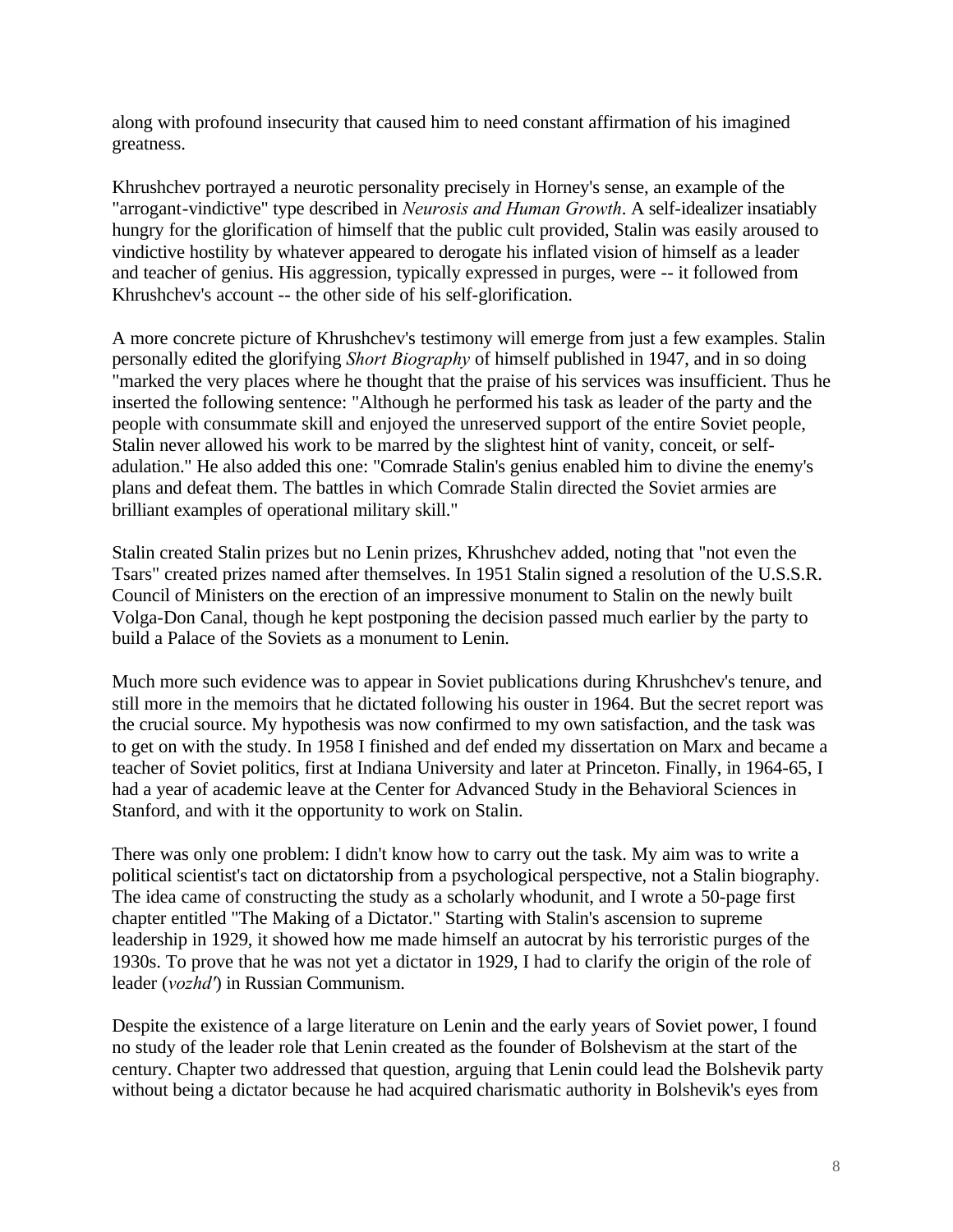the time of their movement's formation, and by the crucial part he played in the party's coming to power in 1917.

Why the Bolshevik regime underwent transformation into an autocratic one under Stalin became the issue. An important factor favoring that outcome, it seemed, was the political culture of Russian Tsarism as a system of autocracy. I knew something about that from my reading during the Embassy years in old Russian history books that I found in secondhand bookstores in Moscow. So I wrote a third long chapter, "The Tsarist Autocratic Tradition," not realizing at the time that this material, or most of it, was destined to become a part of the second volume of a study that would turn into a trilogy.

Now, paradoxically, what was to have been a personality study in its fundamental character was shaping up as something else. Save for the introductory chapter, Stalin as a personality hardly entered the picture until the last part of what would become volume one of the trilogy. There, in discussing the rise of his personality cult in 1929, I went back to his early life as a revolutionary in order to show the ways in which the idealized Stalin image that formed the cult's centerpiece was touched up and in places falsified.

So, when the volume later published under the title *Stalin As Revolutionary 1879-1929* was finished in draft and submitted to the publisher in 1971, my two editors returned it to me with a gentle but clear indication that major revisions were needed, because something was wrong with the book's structure.

A trip to Europe in the summer of 1971 afforded some leisure for thinking, and by fall, when it was my good fortune to have a semester of academic leave, a program of revision was becoming clear in my mind. By now I saw that chronology could not be cavalierly disregarded. At the very least, Stalin's early life and early revolutionary career would have to be treated early on. I think this was the point at which biography as a genre grew interesting to me, or at any rate not something from which I instinctively shrank as something outside my ken.

The solution to my structural problem proved rather easy in the sequel. Once my mind was open to the possibility and desirability of being biographical, the way to do it was simple. The chapter on Lenin as the founder and leader of the Bolshevik movement led me naturally into the pathways of biography. The question became: how did a young Georgian of lowly origin named Iosif Djugashvili become a follower of Lenin early in the century?

There was no way to answer this question with generalities; an interpretation of my subject as a young individual became providentially unavoidable. Nor would it help to describe Horney's profile of the "arrogant-vindictive" neurotic personality type and try to show that Djugashvili was a case in point. True, his wretched early family life, the brutal beatings inflicted on his mother and on him by his drunken father, would easily have produced the basic anxiety that forms the psychological soil in which a neurosis can grow. Biographical interpretation could and should take this into account. Further, what was known of Djugashvili's boyhood showed a definite streak of self-idealizing, which continued during his years in the Tiflis theological seminary when he entered the local revolutionary underground, and subsequently as well. He definitely was neurotic.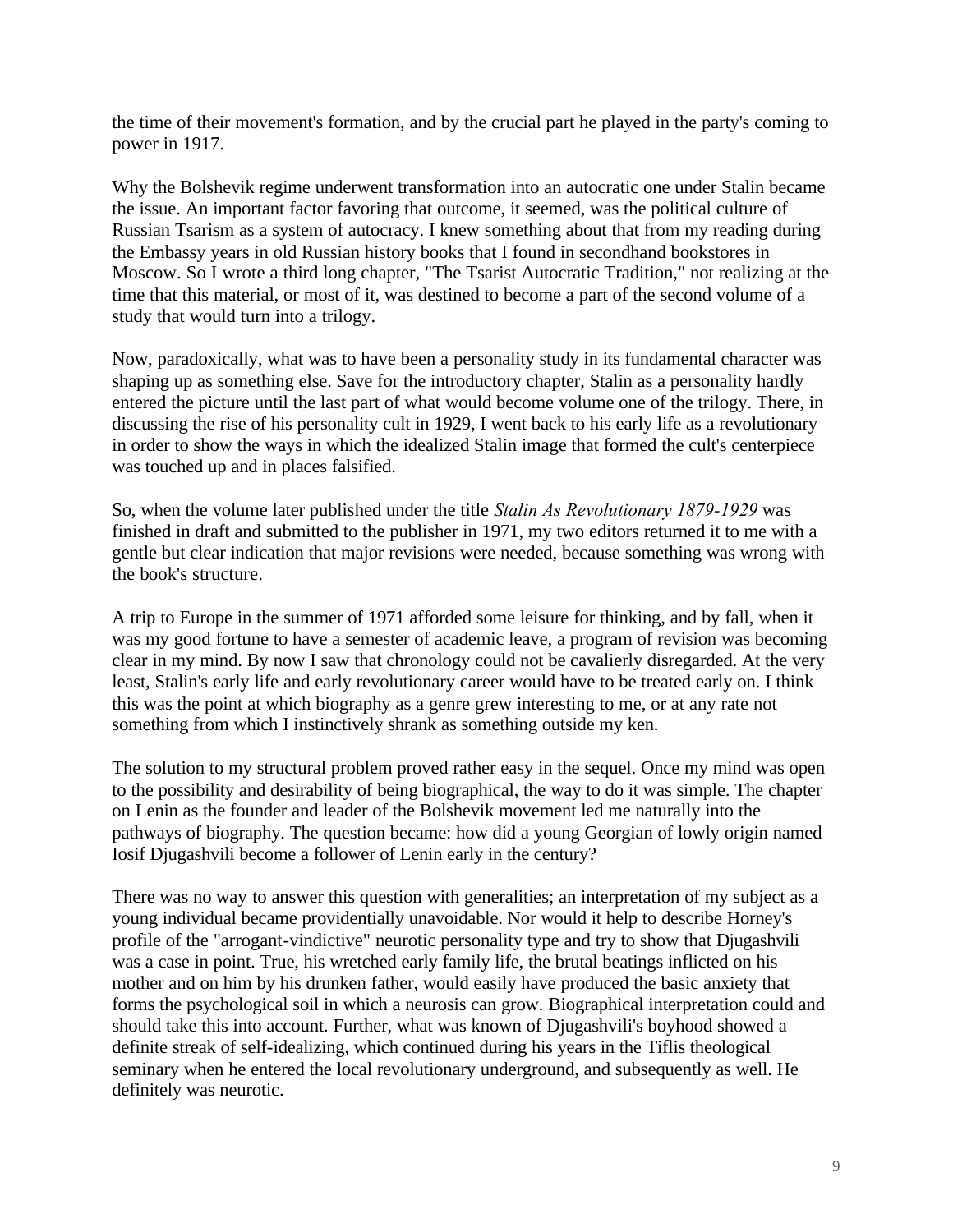Instead of dealing in such abstract categories from a book of psychology, however, I was now using that book as guidance in a biographer's effort to portray his subject as an individual. More work brought to light Djugashvili's discovery, in Lenin, of a heroic identity-figure who inspired him to adopt a Lenin-like revolutionary pseudonym, "Stalin," or man of steel, as the symbol of his idealized revolutionary self. Here I was making use of Freud's concept of "identification," a process which "endeavors to mold a person's own ego after the fashion of the one that has been taken as a model." But, again, the concept was being applied in the context of biography.

The Lenin-identification carried momentous implications for an understanding of Djugashvili's personality, among them the fact that he would feel driven one day to match or outdo his identity-figure in revolutionary accomplishment of world-historic importance. Earlier on, the Lenin-identification resulted in the Russification of Djugashvili's national self-consciousness. Since the identity-figure was a Russian revolutionist, he must be Russian too, and yet the Russian revolutionary persona that he thus fashioned for himself as Stalin was inevitably going to be in conflict all his life with his ineradicably Georgian empirical self as Djugashvili. This disparity, which had political consequences both large and small, was fated to be an inner conflict of the sort that Horney had found to be one of the normal vicissitudes of neurotic life.

Now one could begin to see how Stalin would necessarily come into murderous conflict with many fellow Old Bolsheviks and others who were aware not simply of his original national identity but, more importantly, of the spotted actuality of his character and his revolutionary past. One could see how he was going to be driven to have history rewritten to the specifications of his idealized Stalin self, for which purpose (among others) tyrannical power was a prerequisite. This is how a work took shape that might be described as *biography-centered history.*

It never became -- fortunately -- the political-science tract that it started out to be, but neither did it become a conventional biography of a historically influential person. It became a study in history and personality devoted to showing how history shaped an individual who, in turn, greatly influenced history itself -- the history of the Russian Revolution and its aftermath, the history of the Soviet Union, and the history of the world. In the process of producing this study, the author became, *malgré lui*, a sort of biographer.

The reader will doubtless be interested in my attitude toward this historical figure who has absorbed so large a part of my scholarly lifetime (and, alas, I am still only completing the second of the three projected volumes) that friends have begun calling me Stalin's last victim.

From the start, as I think this memoir shows, it was intellectual fascination with an unusual hypothesis that inspired me. The fact is that I loathe Stalin, and the better I have come to know him as my biographical subject, the more intense my loathing has grown. Especially in the process of working on the second volume, dealing with the transformation of the Soviet Union in Stalin's "revolution from above" of the 1930s, I have come to detest him in a way that I never did during the Moscow years or immediate post-Moscow years. Then I was, above all, conscious of the formidable intellectual challenge of the task I was undertaking. I never mistook my subject for a decent man, but the bottomless depth of his villainy was not clear to me; now it is.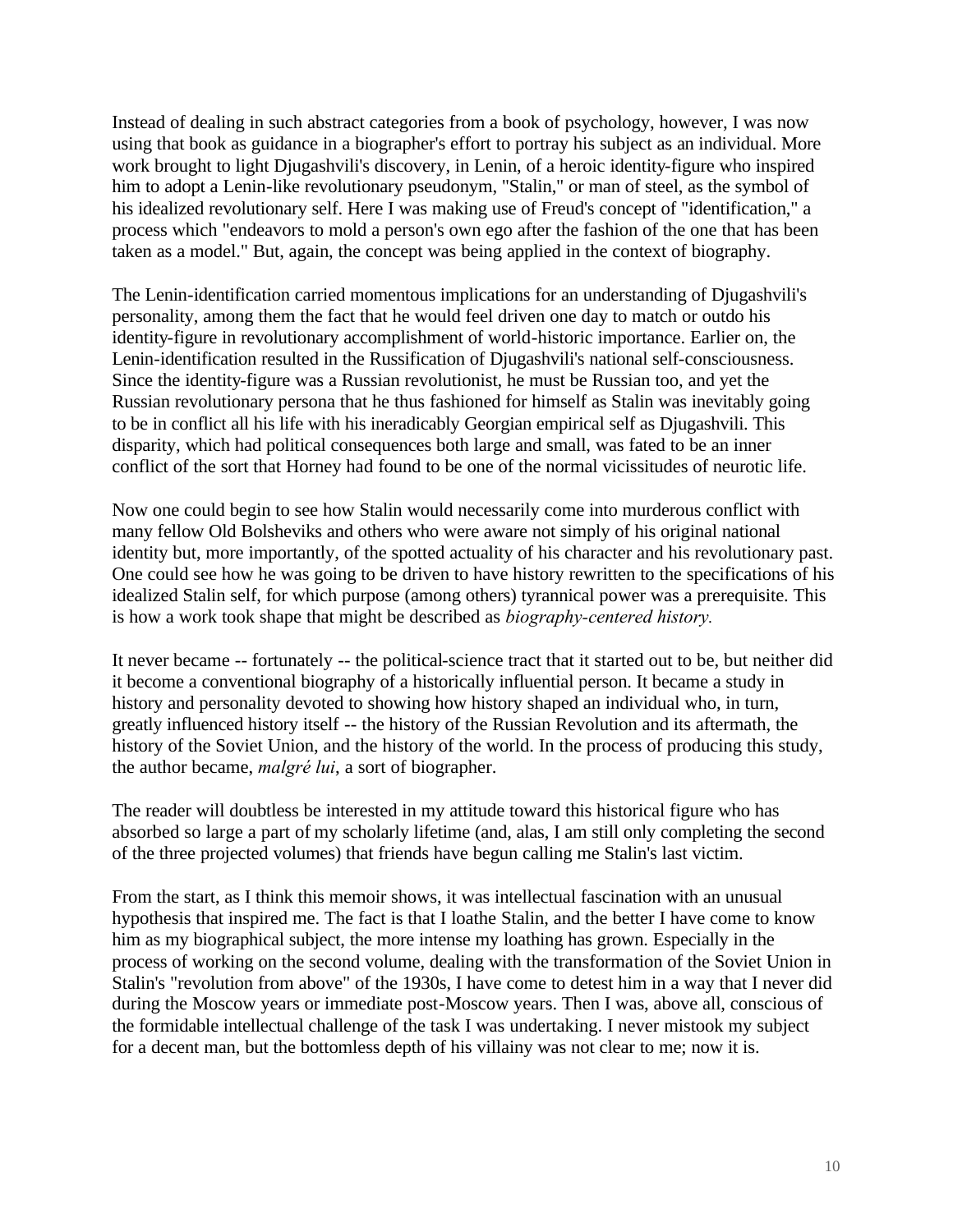I believe with R.G. Collingwood that history is the reenactment of past thought. Its aim is "the discerning of the thought which is the inner side of the event." The proper task of historians is "penetrating to the thought of the agents whose acts they are studying." Now that I have been living through the 1930s with Stalin, trying to reconstruct his acts as they took shape antecedently in his mind, I believe, rightly or wrongly, that I know him well enough to be able to think things out as he did and, in that sense, to be Stalin in the process of reaching key decisions and acting to implement them.

This has led me to comprehend, far more clearly than before, the depth of his duplicity, his capacity to deceive both individuals and large groups and to lull intended future victims into a false sense of security. I have come face to face with Stalin's all but unbelievable indifference to the suffering that he caused and his ability to take delight in inflicting torment upon people he saw as enemies and others whose only guilt lay in association with the former.

Khrushchev testifies in the secret report that on January 20, 1939, Stalin dispatched a coded telegram to high party and police officials throughout the country saying that "physical pressure should still be used obligatorily as an exception applicable to known and obstinate enemies of the people, as a method both justifiable and appropriate." This is amply documented by other sources. "Physical pressure" meant torture. Stalin was determined that those labeled enemies must be tortured. If, as I believe, the worst of human vices is cruelty, this man may have been the most vicious individual ever to wield power. Certainly he was one of them.

The real mystery to me is no longer Stalin's thoughts and actions, but why some old associates failed to lift a hand against him while it was still possible to prevent him from going on his murderous spree through Soviet society in the later 1930s. There were in the Politburo of 1934, alongside such creatures of Stalin as Kaganovich and Voroshilov, some men of independent mind and standing like Kirov, Kuibyshev, and Ordzhonikidze. They were tough Bolsheviks but not evildoers of Stalin's stripe or anything like that, and they could not have wanted to see him succeed in finally wrecking what was left of the Revolution.

Kirov may with difficulty be forgiven his own inaction. But when he was assassinated on December 1, 1934, by what a perceptive man of the inner circle could see must be Stalin's machination, I cannot comprehend the failure of Ordzhonikidze and Kuibyshev to act. They must have known then that Stalin, like a mad dog, had to be destroyed. They still had access to him, they sat around the table with him at Politburo sessions. Sometimes in the quiet of my study I have found myself bursting out to their ghosts: "For God's sake, stab him with a knife, or pick up a heavy object and bash his brains out, the lives you save may include your own!" (Kuibyshev died under mysterious circumstances in early 1935 and Ordzhonikidze was forced by Stalin to commit suicide in early 1937.)

Untold hundreds of thousands of Communist and other lives could have been saved, and untold damage to the Soviet Union averted. Take the behavior of Mikhail Tomsky, to whose apartment Stalin went with a bottle of wine in 1936, according to Roy Medvedev's oral-history evidence, very probably to solicit Tomsky's help in the contemplated purge trial of his ex-rightist associates Bukharin and Rykov. Tomsky showed Stalin to the door with curses, went back to his study, took a pistol and shot himself to death. Why didn't he shoot Stalin first?